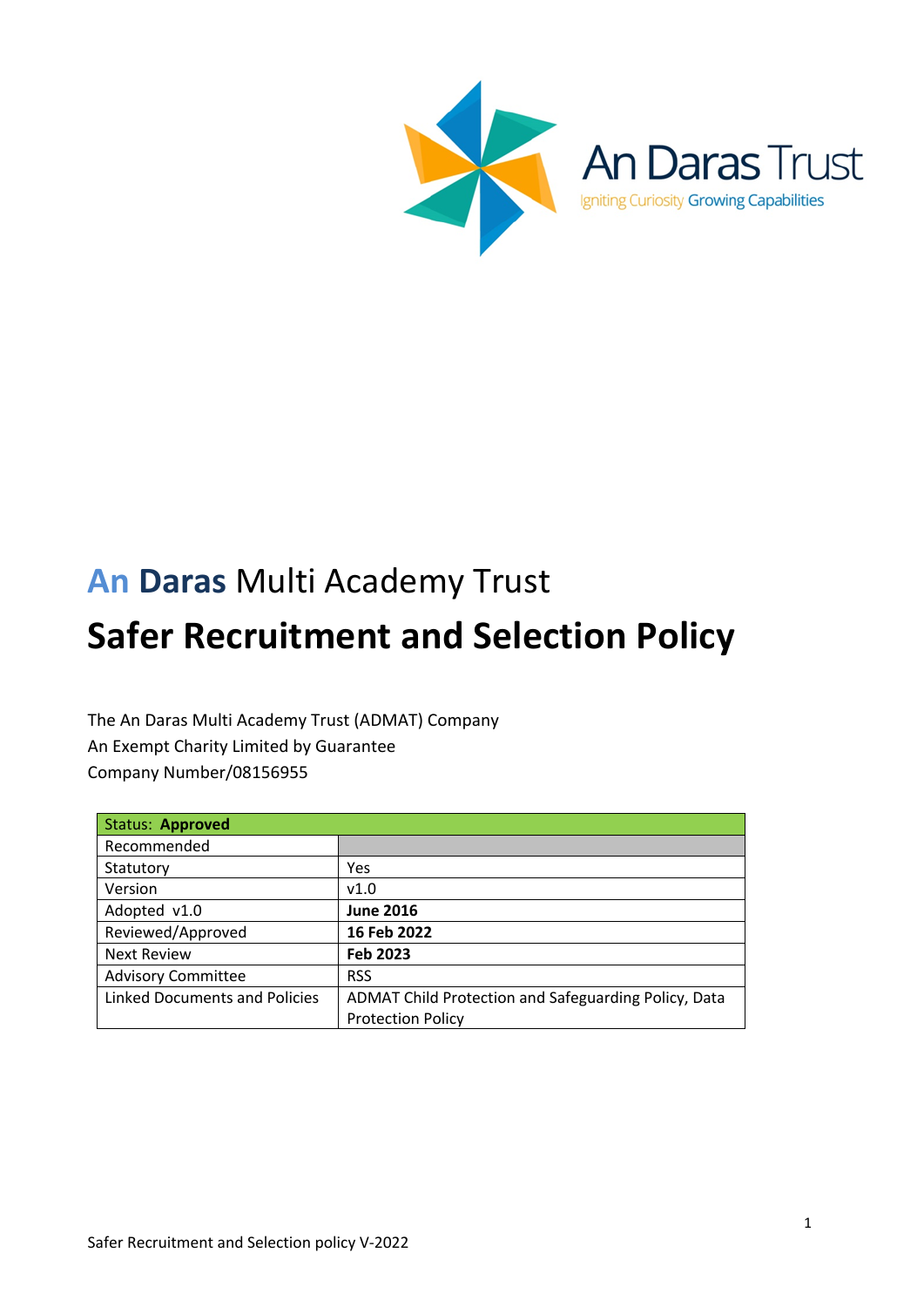## **1) Introduction**

An Daras Multi Academy Trust (**Trust**) is committed to providing the best care and education for pupils and promote welfare and safeguarding among children and young people. The Trust recognises that, in order to achieve these aims, it is fundamental to attract, recruit and retain staff who share this commitment.

The aims and purpose of the Trust's safer recruitment policy are as follows:

- to attract the best possible applicants to vacancies based on their experience, abilities and suitability for the position
- to ensure an anti-discriminatory practice is met and all job applicants are considered equally and consistently
- to ensure that no job applicant is treated unfairly on any grounds, including race, colour, nationality, ethic or national origin, religion or religious belief, sex or sexual orientation, marital or civil partner status, disability or age (Equality Act 2010)
- to ensure compliance with all current legislation, recommendations and guidance including the statutory guidance published by the Department of Education (DFE), *Keeping children safe in education* (01 September 2022) (**KCSIE**) and the code of practice published by the Disclosure and Barring Service (DBS) and;
- to ensure the Trust meets its commitments to safeguarding and promoting the welfare of children and young adults by carrying out all the necessary pre-employment checks.

For more information on Safeguarding please read the '*An Daras Safeguarding Child Protection Policy'* found on the Trust website.

## **2) Data Protection**

The Trust is legally required to carry out pre-appointment checks that require confidential and sensitive information to be disclosed to the Trust HR Administrator. The Trust will be required to provide certain information to third parties such as payroll and the Disclosure and Barring Service.

For more information on collecting and storing data please see the 'Data Protection policy' on the Trust website.

#### **3) Recruitment and selection procedure**

#### **3.1) Advertising**

Advertisements for posts – whether via agencies, online platforms, LinkedIn and Indeed– will include a safeguarding statement specifically linked to the Trust.

Advertisements for prospective applicants, as a minimum will include the following:

- job description and person specification;
- the Trusts safeguarding policy;
- the Trusts safer recruitment policy (this document);
- the application form;
- the equal opportunity form;
- and information regarding the Trust schools.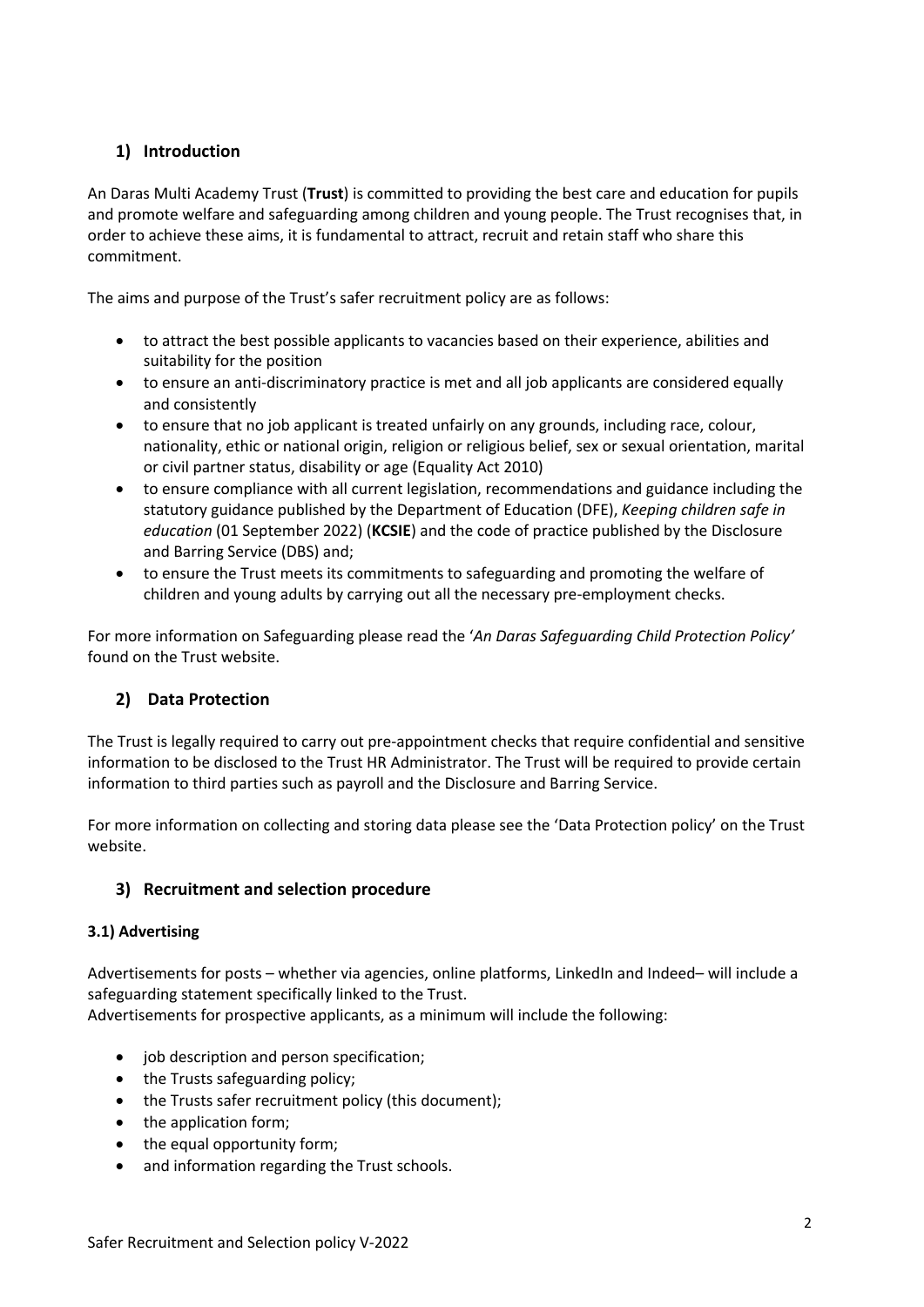## **3.2) Applications**

Applicants must complete in full, a Trust application form which can be found attached to the advertisement or on the An Daras Trust website. Due to the specific requirements and information required, a curriculum vitae will not be accepted in place of an application form. Should there be any gaps in employment or academic history, a satisfactory explanation must be provided by the applicant.

Applicants will refer to the job description and person specification for the role applied for via the advertisement and are available to download through the Trusts website.

Should the prospective employee be invited to an interview, a copy of the application form should be hand signed by the applicant to confirm the accuracy of information contained with the application.

If you are unsuccessful within the application stage you are unlikely to hear from us.

#### **3.3) The Selection Procedure**

The Trust will conduct a short-listing procedure reviewing all application forms received to determine which applicants to invite to interviews. The applicants will be reviewed against the person specification for the advertised role. This will be conducted by at least two members of staff who ideally will also be involved in the interview process. At least one recruiter must have successfully completed accredited training in safer recruitment procedures.

Selection techniques will be determined by the nature and duties of the vacant post, but all vacancies will require a formal interview as standard for short-listed applicants. This will be to assess suitability for the role and discuss relevant skills and experience.

Formal interviews will be conducted in conditions where the applicant is able to prove identity, either face to face or via Zoom or other webcam platforms.

Applicants will always be required:

- to explain satisfactorily any gaps in employment;
- to explain satisfactorily any anomalies or discrepancies in the information available to recruiters;
- to declare any information that is likely to appear on a DBS disclosure;
- to demonstrate their capacity to safeguard and protect the welfare of children and young people.

If it is decided to make an offer of employment following the formal interview, any such offer will be made on the conditions that the pre-employment checks are satisfactory. Refer to section 4 for more information.

.

Where possible, references will be taken up before the interview stage using the Trusts standard reference template. Applicants will be informed of this intention as part of the application pack. The references will be sought directly from the referee using the contacts provided by the applicant in the application form. Personal email addresses for referees will not be accepted and in this case the applicant will be contacted to provide an alternative contact. In line with safer recruitment two to three references will be requested to cover a period of five years, one of which must be a current or previous employer.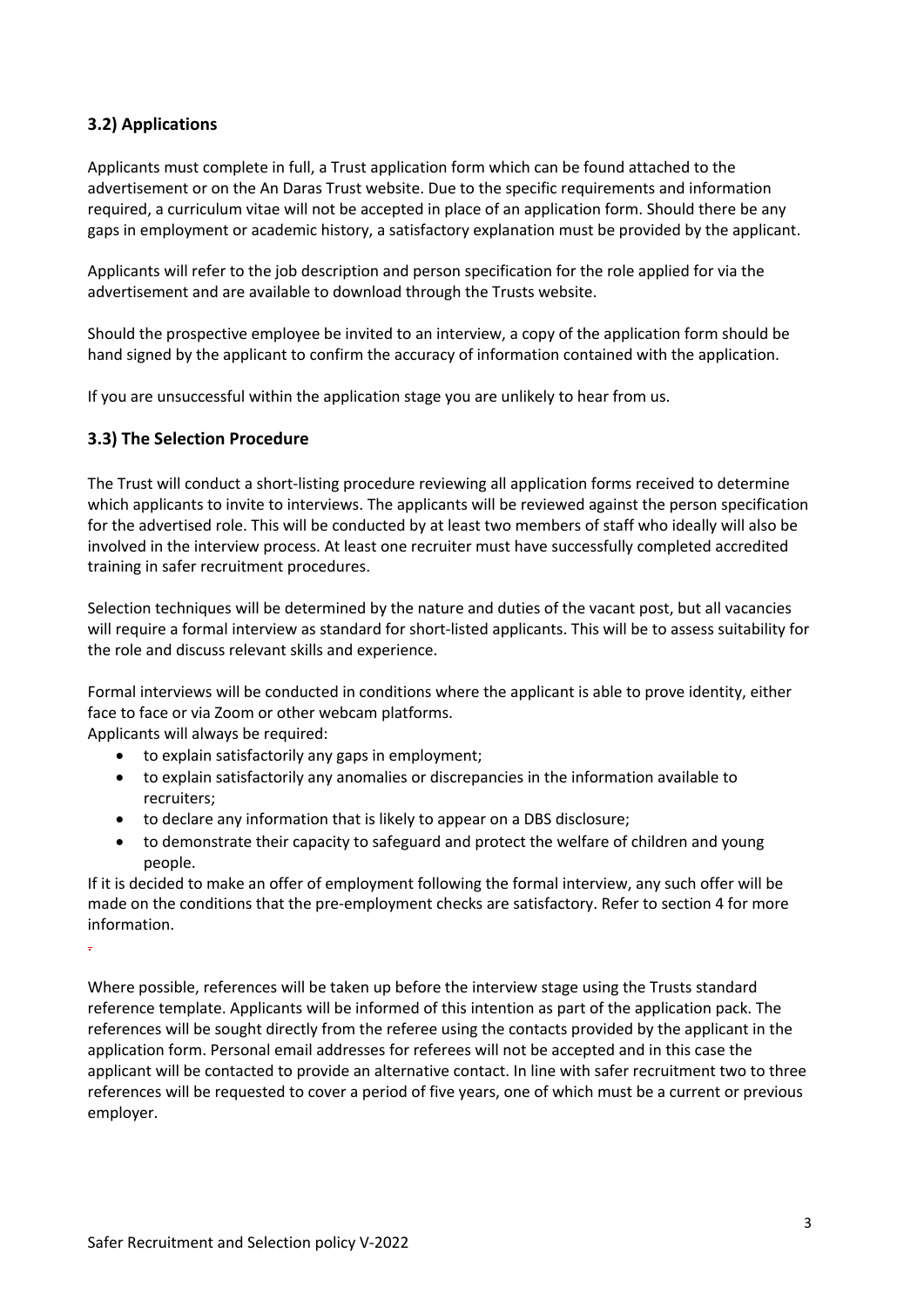In line with KCSIE referees will always be asked specific questions about the candidate's suitability for working with children and young people and any disciplinary warnings, including time-expired warnings, that relate to the safeguarding of children.

References are to be kept confidential and Trust employees are not entitled to see and receive, if requested, copies of their employment references.

## **4) Pre-Employment Checks**

In accordance with the recommendations set out in KCSIE and local government the Trust are required to carry out a number of pre-employment checks in respect of all prospective staff.

In addition to the checks set out below the Trust reserve the right to obtain such formal or informal background information regarding the applicant as is deemed reasonable in relation to the circumstance. This may include internet or social media searches. The Trust fully comply with the Equality Act 2010 and do not discriminate against applicants or staff.

The successful applicant(s) will be required to undertake the below checks.

## **4.1) Verification of identity, right to work in the UK and Qualifications**

**Identity:** All applicants must bring proof of identity with them to the interview. Original documents such as, passport, driving licence or provisional driving licence.

These will also be required at the pre-employment checks at central office where copies will be taken and kept in the applicants named electronic file.

In the event an applicant claims to have changed their name by deed poll or any other means (e.g., marriage, adoption, statutory declaration) they will be required to provide documentary evidence of the change. A copy will be taken by HR and kept in the applicant's electronic file.

**Right to work in the UK:** Please refer to Annex 1 in this document for a list of documents valid for a right to work in the UK check.

**Qualifications:** Conditionally successful applicant(s) are required to provide original qualifications and certificates related to the role

#### **4.2) New Starter documents:**

**Payroll forms including National insurance number and Date of birth:** The Trust asks for the date of birth of all applicants in order to verify identity and check for any unexplained discrepancies in the employment and education history. The Trust does not discriminate on the grounds of age.

#### **Self-declaration and child disqualification:**

The Childcare Act 2006 (Act) and the Childcare (Disqualification) and Childcare (Early Years Provision Free of Charge) (Extended Entitlement) (Amendment) Regulations 2018 (Regulations) state that it is an offence for the Foundation to employ anyone in connection with our early years provision (EYP) or later years provision (LYP) who is disqualified, or for a disqualified person to be directly involved in the management of EYP or LYP.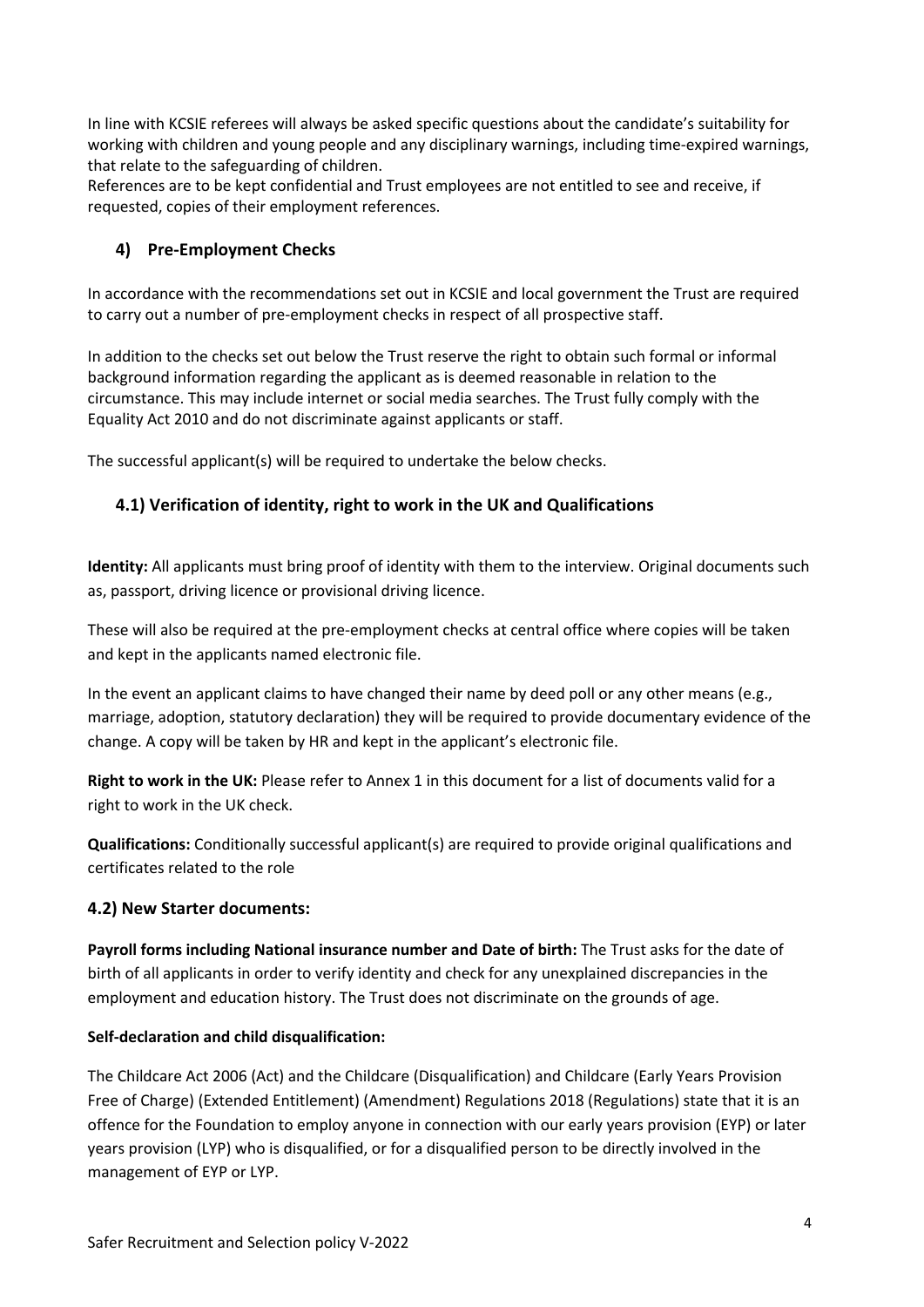All applicants who are offered employment within the Trust will be required to complete a selfdeclaration form confirming whether they meet any of the criteria for disqualification under the regulations. Employment within the Trust will be conditional upon the completion of the selfdeclaration form and upon the applicant not being disqualified.

The Trust cannot permit any person who is currently disqualified to start work within the relevant role.

**Medical fitness:** The Trust is legally required to verify medical fitness of anyone whom will undertake work within the Trust. It is the practice of the Trust that this information will be obtained via health questionnaires sent with the new starter documents and the conditional offer of employment.

The Trust may seek third party medical advice from a specialist to consider any reasonable adjustments required in consultation with the applicant.

## **4.3) DBS**

Satisfactory clearance via the Disclosure Barring Service is mandatory.

The Trust will obtain (via the applicant) an enhanced DBS check (including children's barred list information, for those who will be engaging in regulated activity with children. Where an applicant is registered with the DBS update service the Trust will need to see the original, physical certificate in addition to performing the update check.

## **5) Induction and probation**

All new staff will receive an induction which includes schools safeguarding policies on safer working practices. Standard probation period is six months under which period of time staff will receive two meetings. The meetings will be conducted at the time deemed appropriate by the line manager but no later than 3 months and 5 months.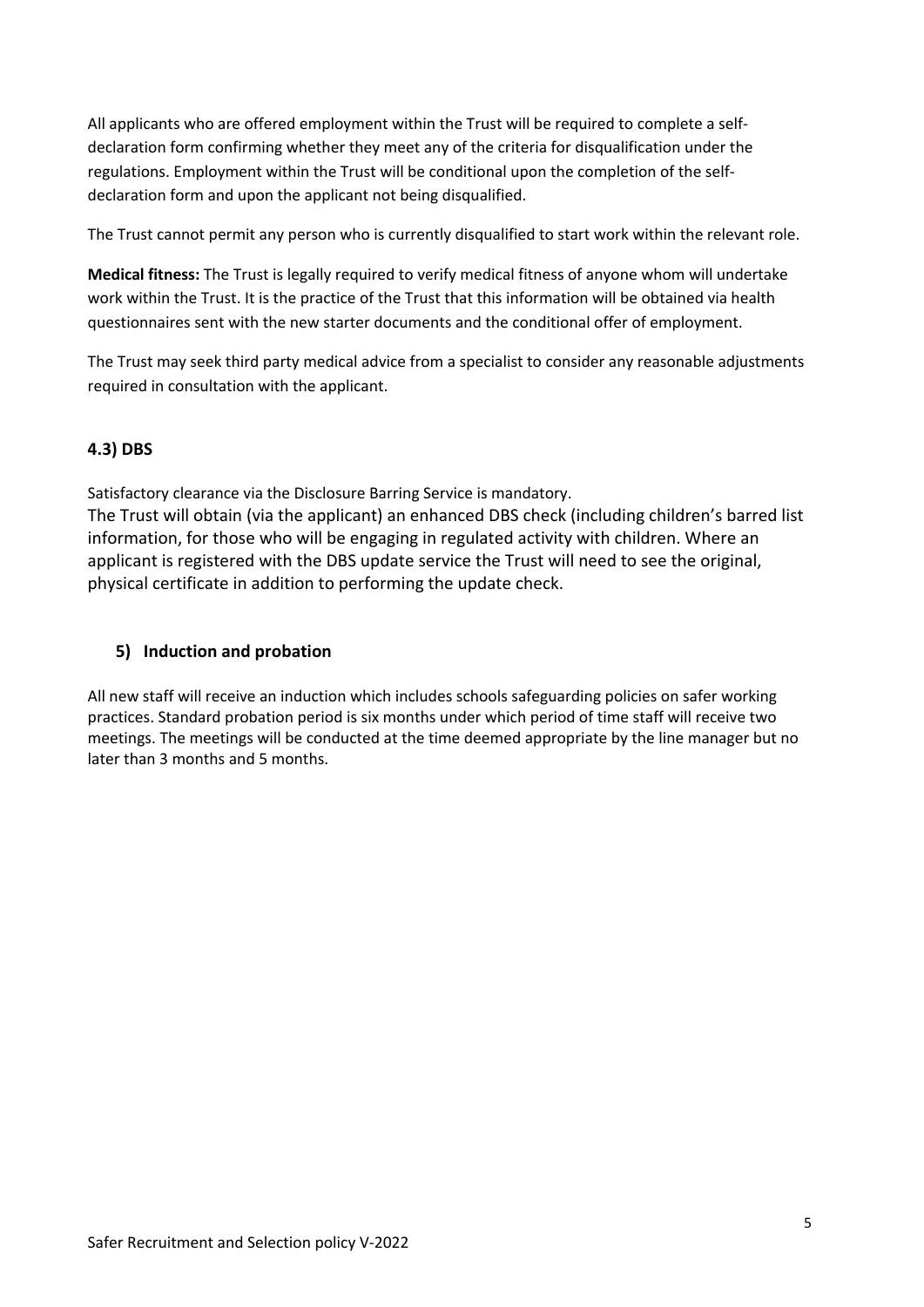#### **Annex 1**

### **Right to work**

- **List A**
	- A passport (current or expired) showing the holder, or a person named in the passport as the child of the holder, is a British citizen or a citizen of the UK and Colonies having the right of abode in the UK.
	- A passport or passport card (current or expired) showing that the holder is a national of the Republic of Ireland.
	- A current document issued by the Home Office to a family member of an EEA or Swiss citizen, and which indicates that the holder is permitted to stay in the United Kingdom indefinitely.
	- A document issued by the Bailiwick of Jersey, the Bailiwick of Guernsey or the Isle of Man, which has been verified as valid by the Home Office Employer Checking Service, showing that the holder has been granted unlimited leave to enter or remain under Appendix EU to the Jersey Immigration Rules, Appendix EU to the Immigration (Bailiwick of Guernsey) Rules 2008 or Appendix EU to the Isle of Man Immigration Rules.
	- A current Biometric Immigration Document (biometric residence permit) issued by the Home Office to the holder indicating that the person named is allowed to stay indefinitely in the UK, or has no time limit on their stay in the UK.
	- A current passport endorsed to show that the holder is exempt from immigration control, is allowed to stay indefinitely in the UK, has the right of abode in the UK, or has no time limit on their stay in the UK.
	- A current Immigration Status Document issued by the Home Office to the holder with an endorsement indicating that the named person is allowed to stay indefinitely in the UK or has no time limit on their stay in the UK, together with an official document giving the person's permanent National Insurance number and their name issued by a government agency or a previous employer.
	- A birth or adoption certificate issued in the UK, together with an official document giving the person's permanent National Insurance number and their name issued by a government agency or a previous employer.
	- A birth or adoption certificate issued in the Channel Islands, the Isle of Man or Ireland, together with an official document giving the person's permanent National Insurance number and their name issued by a government agency or a previous employer.
	- A certificate of registration or naturalisation as a British citizen, together with an official document giving the person's permanent National Insurance number and their name issued by a government agency or a previous employer.

#### **List B Group 1**

- A current passport endorsed to show that the holder is allowed to stay in the UK and is currently allowed to do the type of work in question.
- A current Biometric Immigration Document (biometric residence permit) issued by the Home Office to the holder which indicates that the named person can currently stay in the UK and is allowed to do the work in question.
- A current document issued by the Home Office to a family member of an EEA or Swiss citizen, and which indicates that the holder is permitted to stay in the United Kingdom for a timelimited period and to do the type of work in question.